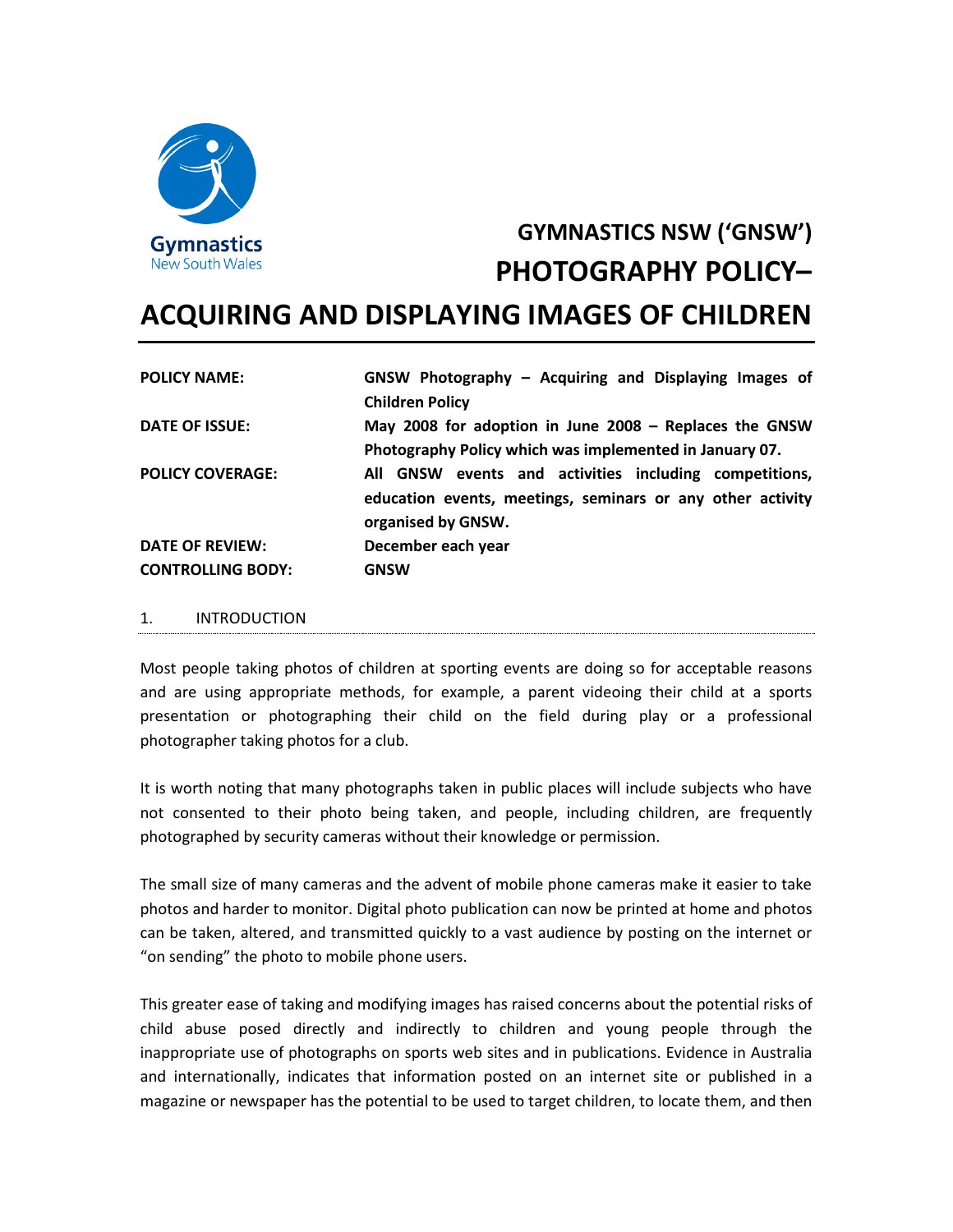to condition or 'groom' them for abuse or exploitation. Certain individuals will also visit sporting events to take photographs or video footage of young sports people for inappropriate adaptation and use. The end result is that, in spite of the best intentions of the sporting organisation, children's images can end up being misused.

(This information has been adopted from the information sheet 'Acquiring and Displaying Images of Children' released as a part of the Australian Sports Commission Harassment Free Sports Information Sheet Series 2007. The information is not intended to be, nor should it be relied upon as a substitute for legal or other professional advice. Organisations and individuals should seek their own legal advice in relation to these issues)

This policy aims to reduce the risk of GNSW members images being used for inappropriate purposes and to provide procedure that will ensure GNSW events and other activities protect the health, safety and welfare of children.

#### 2. STATEMENT OF PRINCIPLE

GNSW is committed to providing the highest levels of membership service. This includes protecting members' privacy, promoting positive behaviours and attitudes, and protecting the health safety and wellbeing of members. By introducing policy and procedure regarding the acquiring and displaying images of children, this policy reiterates this commitment to our members.

# 3. SCOPE

This policy applies to participants, spectators, official's, coaches, judges and staff at all GNSW events and activities including competitions, education events, meetings, seminars or any other activity organized by GNSW.

#### 4. RELATED DOCUMENTS

Related documents include:

- **•** Privacy Policy, which governs the collection and use of personal information;
- **E** GNSW Occupational Health and Safety Policy;
- **GNSW Constitution;**
- Member Protection Policy (including codes of behavior) which sets out the procedures where members have a grievance regarding discrimination, harassment, sexual harassment, child protection, or sexual relationships;
- Discipline Policy, which sets out procedures for disciplinary action where members are accused of misconduct and/or failing to comply with the rules of the Association;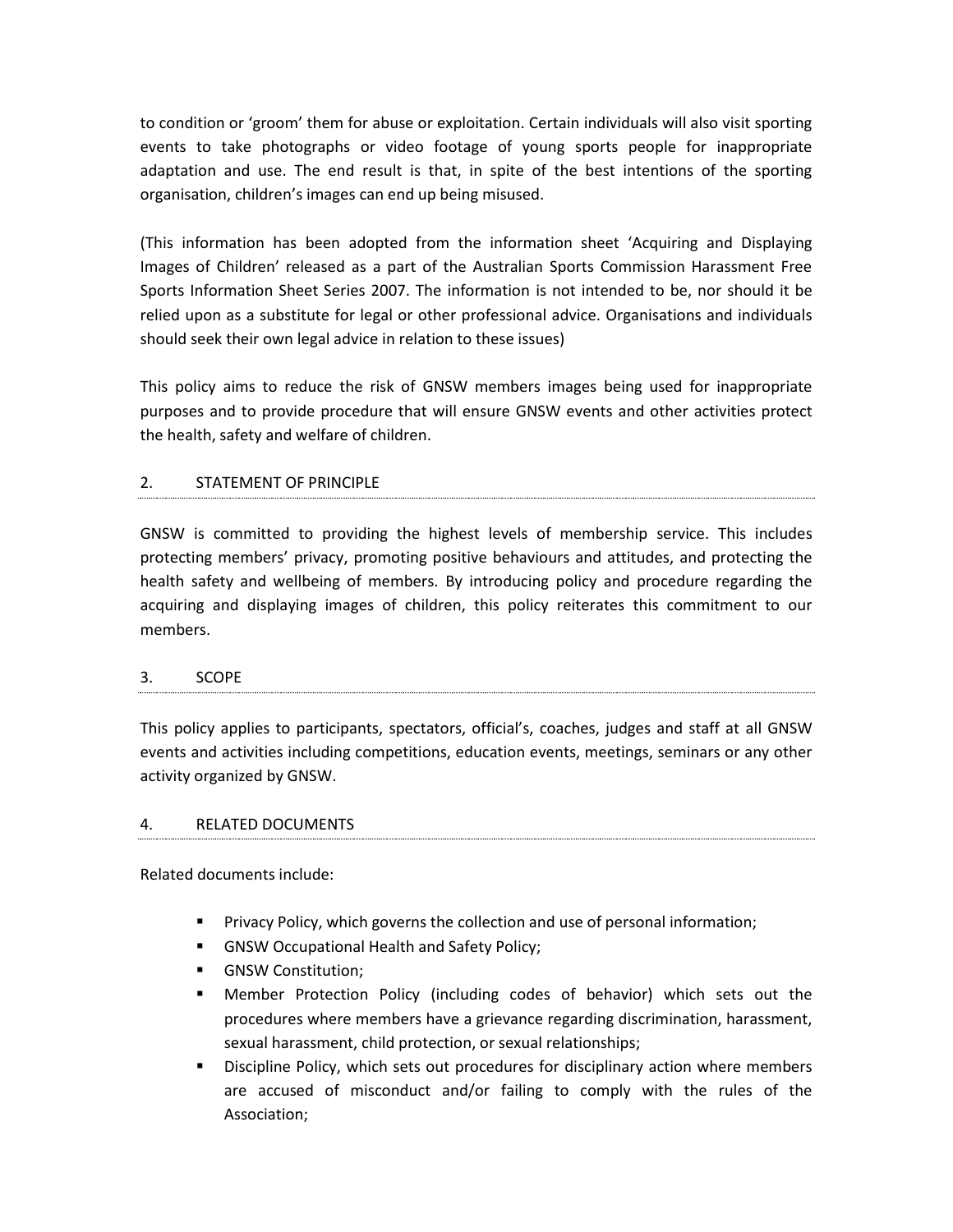■ Child Safe and Child Friendly Policy, which establishes the interests of children above all other competing considerations.

This list is not exhaustive and members should consult the GNSW website for other relevant information.

# 5. THE LAW

In New South Wales and Australia, generally speaking, there is no law restricting photography of people (including children) in public spaces as long as the images are not considered as:

• indecent

• being used for voyeurism or made for the purpose of observing and visually recording the other person's genital or anal region

• protected by a court order (for example child custody or witness protection)

• defamatory

• being for commercial purposes (person's likeness is used to entice people to buy or it appears they are endorsing a product). This may require a Model Release/Consent Form to be signed Consensual photos of a child (including your own child) also contravene Criminal Codes and censorship laws if the child is photographed in a provocative or sexual manner.

Where a sporting event is held on a club's private property, privately owned land, a school or council owned facilities, the owners of private property or venues are able to restrict or ban photography.

Where a sporting event is held on private property not owned by the organisers, there needs to be a discussion with the owners to determine a mutually agreed photographing policy. There is nothing, however, to prevent a person from photographing outside the property boundary unless it is taken for indecent purposes, as previously discussed.

Many facilities do not allow the use of mobile phones (regardless of whether they have camera features) in change rooms and some local government pools require permission for photography anywhere in their venue.

If a person is taking photographs inappropriately (e.g. breaching the restrictions or ban in place for that private property or venue), then venue management can request the person to stop. If the person refuses, the police or security may be called to escort them off the property (without threatening violence, detention, or confiscation of the camera or film).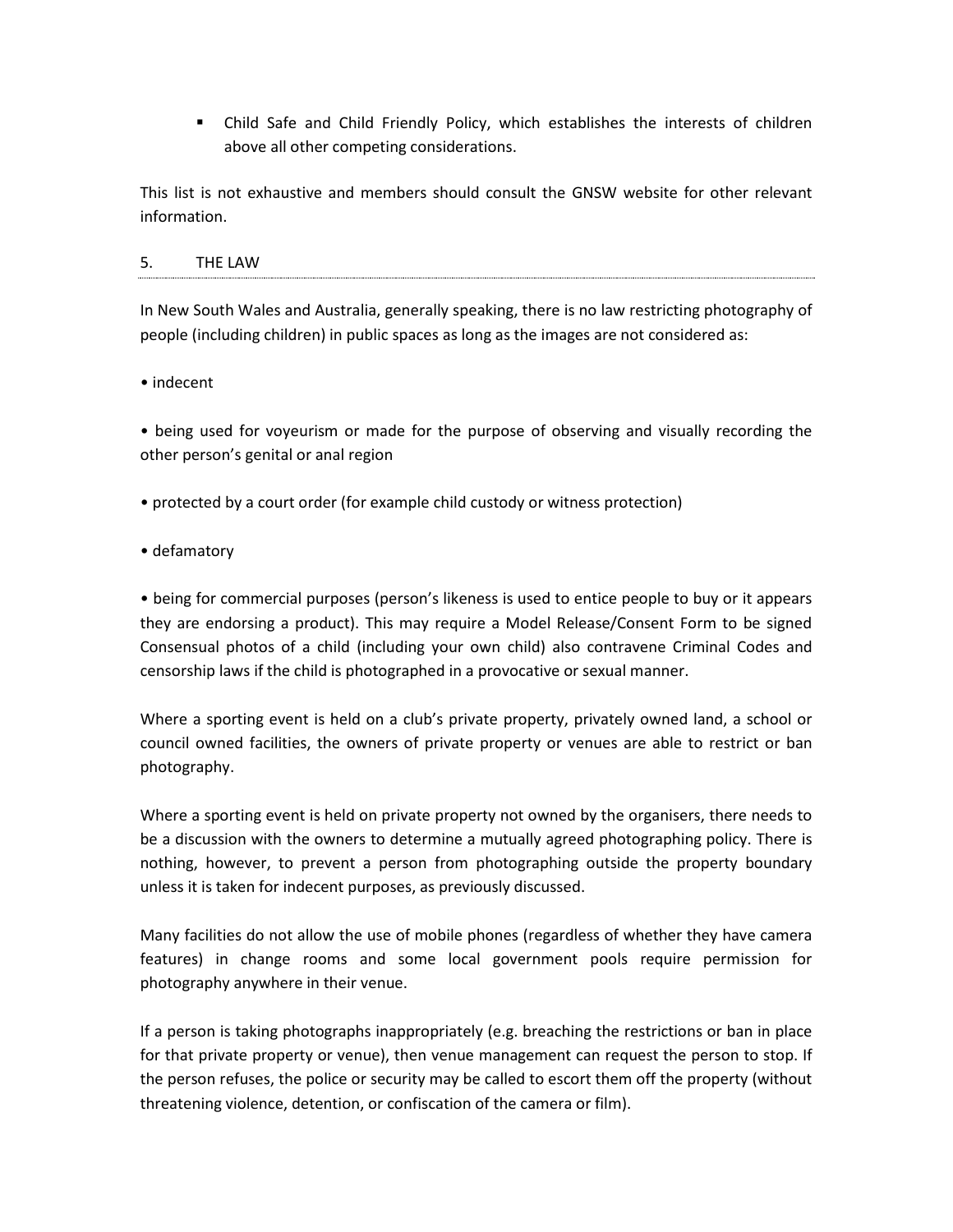(Please note that this information has been adopted from the information sheet 'Acquiring and Displaying Images of Children' released as a part of the Australian Sports Commission Harassment Free Sports Information Sheet Series 2007. The information is not intended to be, nor should it be relied upon as a substitute for legal or other professional advice. Organisations and individuals should seek legal advice in relation to these issues if they have any questions)

#### 6. ACQUIRING IMAGES

#### *6.1 Notification and consent*

GNSW will advise all event competitors and coaches that their photograph may be taken during a GNSW event and be used in GNSW publications and on the GNSW website. This notice will be printed on the entry form to the competition.

If an individual does not want their photograph taken at a GNSW event, they should indicate this, in writing at the time of entering the event.

All athletes on state teams and their parents will be notified if a coach wants to video the athlete(s) as a tool to analyse and improve performance.

In the unlikely event that a photo or video session is to occur outside of an event, state team travel or training, the consent of the parent guardian and their agreement to be present, or represented by a person nominated by them, must be obtained before the photography or video session occurs.

#### *6.2 Authorized photographers*

Only GNSW authorized photographers are permitted to take photographs on the competition floor at a GNSW event. (Please see Authorized Photographers terms of reference)

#### *6.3 Flash photography*

Flash photography is prohibited at all GNSW competitions.

#### *6.4 Parents and spectators*

GNSW permits parents and spectators to take photographs from the spectator area provided all shots are appropriate. Parents should only take images (still and moving) of their own children, unless they have the express approval of the parents of other children. Parents who suspect that other spectators are taking images of their child, or taking photos of another child that is not the child of the person taking the image, may report the incident to the Competition Manager. For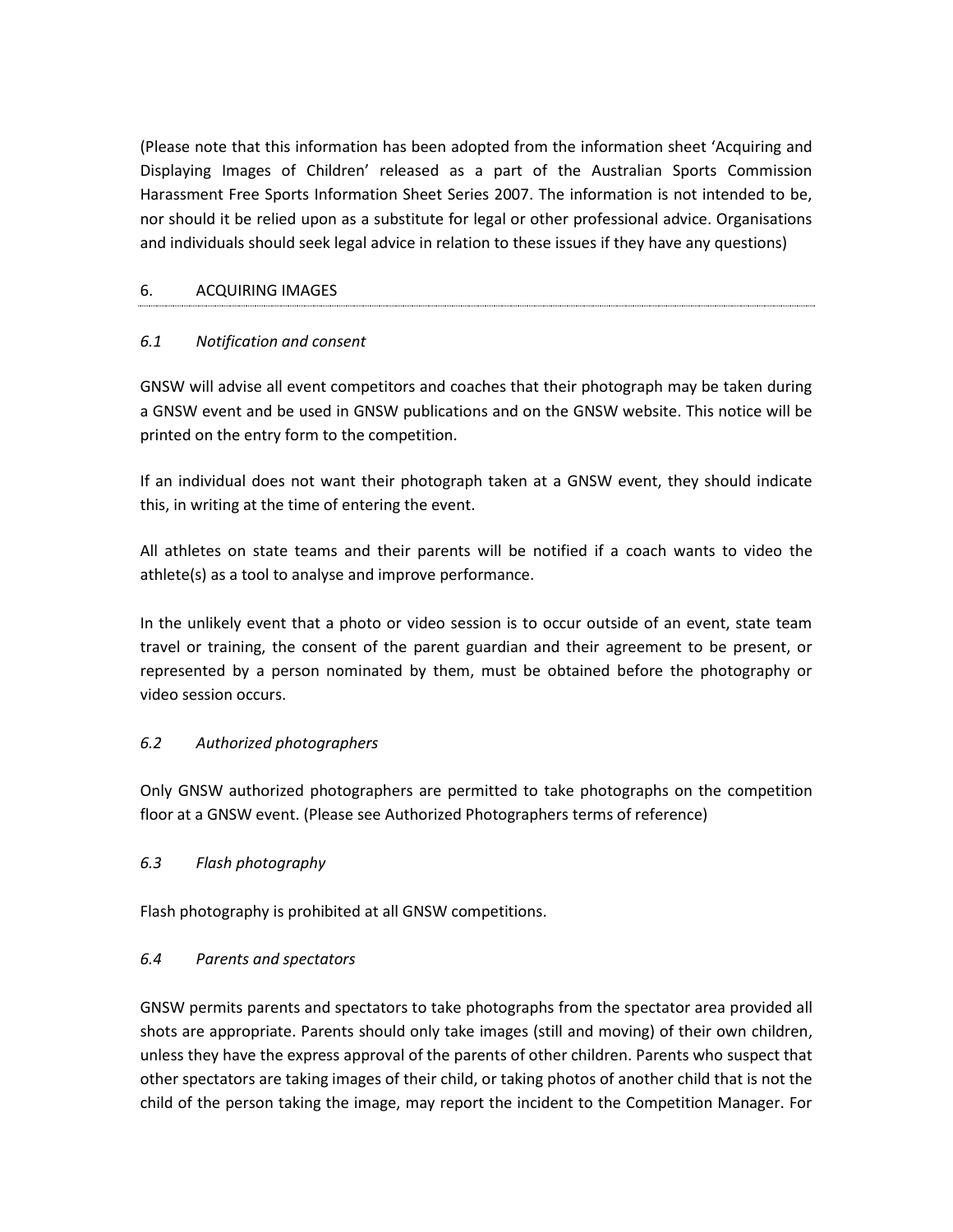the purpose of this clause the taking of such images is considered inappropriate behaviour and shall be dealt with in accordance with clause 8.

# *6.5 Unsupervised access*

No photographer, including but not limited to, professional photographers, spectators, fans, coaches or members of the media, shall have unsupervised or individual access to children.

# 7. DISPLAYING IMAGES

# *7.1 Personal information with photograph*

GNSW shall not publish a persons name, or personal information such as their residential address, email address or telephone numbers with photographs unless prior permission has been sought and given.

No information about hobbies, likes/dislikes and school shall be posted with a child's photograph as this information has the potential to be used as grooming tools by paedophiles or other persons.

# *7.2 Photographs taken by GNSW at events.*

GNSW will take photographs at gymnastics events for use on the GNSW website and other publications. If notified by a member that they do not wish to have their photo taken, GNSW will not take the members photograph.

#### *7.3 Diversity*

GNSW will endeavor to ensure that the photos published on the GNSW website and print publications reflect the diversity of the organisation and it's members.

#### *7.4 Health and Well-being*

GNSW is concerned with the health and well-being of it's members, and as such should exclude images that may be deemed offensive or unflattering. Furthermore, GNSW will not actively publish imagery which suggests the use of tobacco alcohol and prohibited drugs.

In selecting photographs for use in GNSW publications and the GNSW website, GNSW shall not intentionally expose any person to hatred, ridicule, or contempt.

#### *7.5 Duplication of images*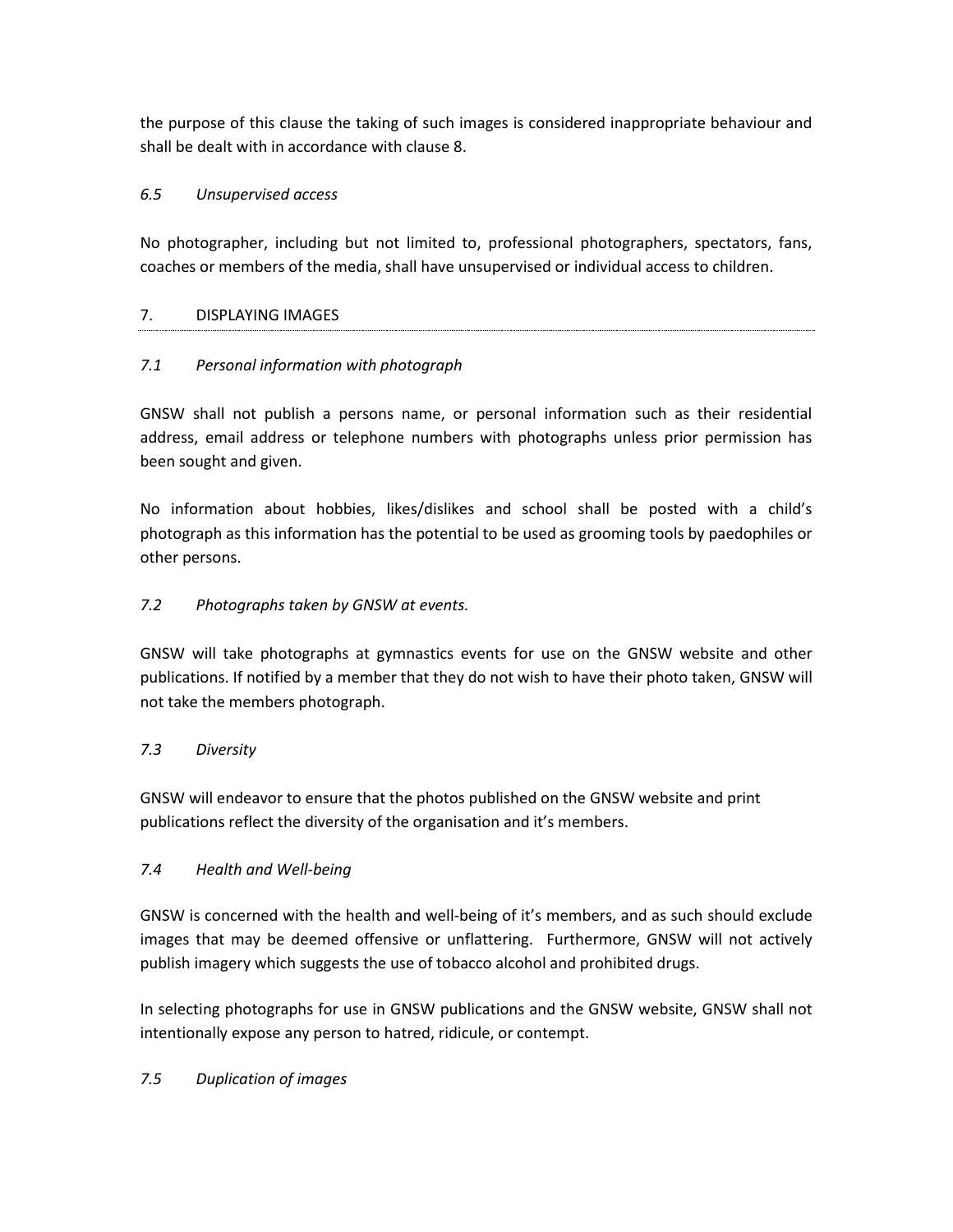GNSW shall take all reasonable steps to reduce the ability to duplicate images of children used on the website.

# 8. PROCEDURE FOR REPORTING THE TAKING OF, AND USE OF, INAPPROPRIATE IMAGES AT A GNSW EVENT

It is GNSW policy that parents and spectators are permitted to take photographs from the spectator area at GNSW events, provided all shots are 'appropriate' as defined by this policy (see definitions at clause 15 and clause 6.4). The Events Manager should be alerted to anyone taking inappropriate images, or in anyway acting suspiciously.

The Events Manager will approach suspicious photographers and ask for the following information:

- Name, which can be verified by inspecting the drivers license;
- Whether the individual is a parent or family friend of a participant, and who that participant is;
- Which club the participant is representing.

The Events Manager should advise the person that a complaint has been made regarding the photo's being taken. The Event's officer should subsequently provide the person with an opportunity to verbally respond to the claim.

If the Event's Manager is unsatisfied with the response provided they may ask the person to refrain from taking photos, the camera or other videoing device may be confiscated, or the Events Manager may ask the person to leave the venue. The Event Manager's decision is final.

An incident report should be completed by the Events Manager to report of any reports of inappropriate photography whether acted upon by them or not. The report should be provided to the Chief Executive as soon as practicable following the event.

#### 9. AUTHORISED PHOTOGRAPHER TERMS OF REFERENCE

To become an Authorized Photographer photographers must:

Prior to the event:

- apply to the Event Manager by completing all sections of the application form and returning it to the Events Manager.
- show references and past work.
- complete a prohibited employment declaration.
- sign an agreement which states that they will comply will all relevant GNSW policies.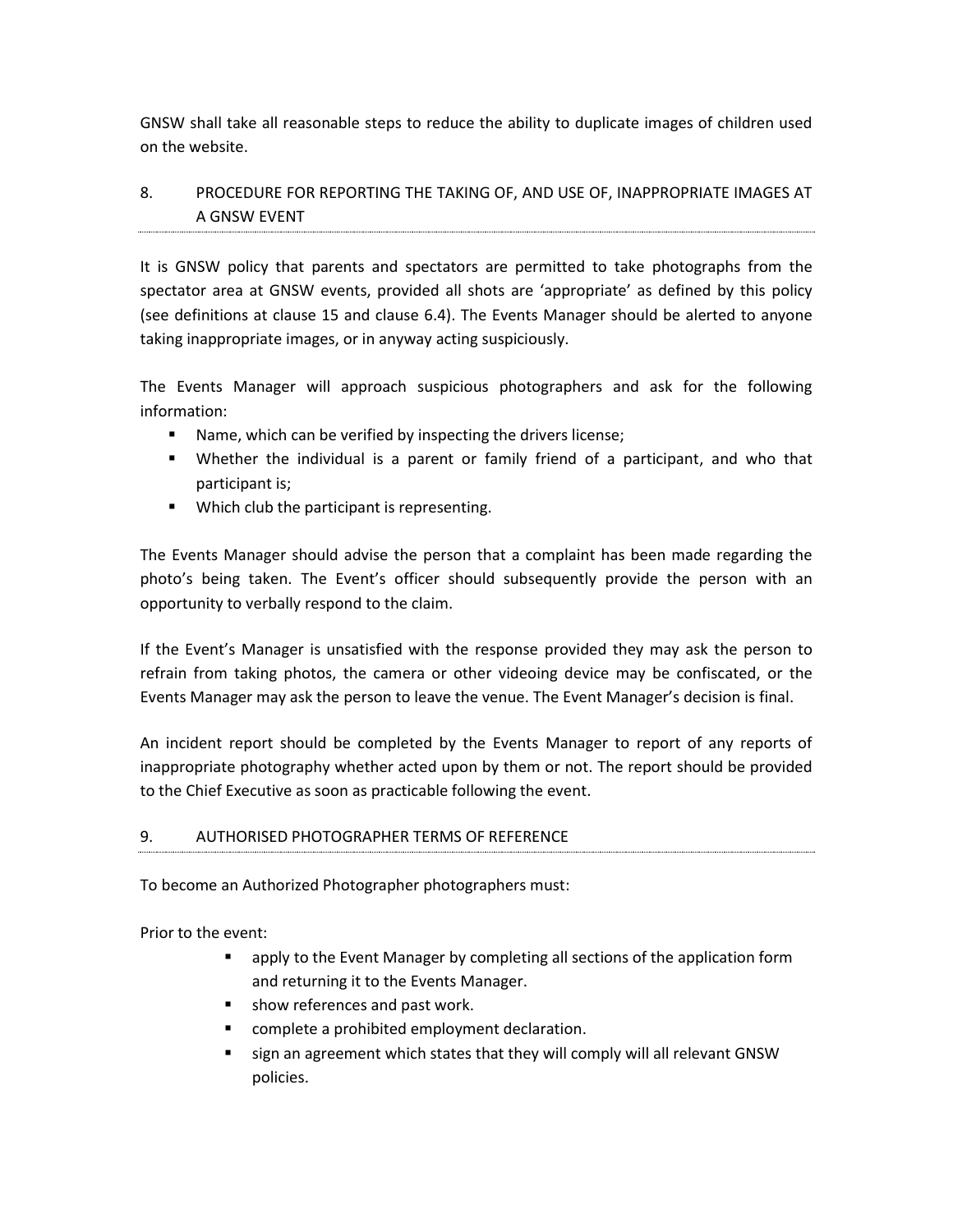When all criteria has been satisfied the Event's Manager will confirm whether authority will be given to take photographs from the floor at a competition.

At the event authorized photographers should:

- dress appropriately (uniform is preferred)
- follow all instructions of the Events Manager
- wear the identification provided to them by the GNSW Events Manager.

Failure to follow any of these criteria may result in the removal of Authorized Photographer status and may result in removal from the competition floor.

# 10. CONCERNS OR COMPLAINTS

If a parent, guardian or other person has a complaint with respect to the acquiring or displaying images of children by GNSW or any of its affiliate members and the complaint would not fall within the clause with respect to the *'Procedure for reporting the taking of, and use of, inappropriate images at a GNSW event.*', contained within this policy, the complaint should be made in accordance with the GNSW Grievance Policy or GNSW Member Protection Policy, whichever is relevant. A copy of the policy may be found on the GNSW website.

#### 11. POLICY BREACHES

It is a breach of this policy for any person or organization to which this policy applies, to have been found to have done anything contrary to this policy. All people that breach this policy will be subject to the *GNSW Discipline Policy.*

#### 12. POLICY PROMOTION

This policy will be made available to all members via the GNSW website at [www.gymnsw.org.au](http://www.gymnsw.org.au/) and though the annual yearbook, or its equivalent publication.

This policy will be communicated to all staff members, board members, sports management committee members, and regional committees annually.

#### 13. REVIEW

This policy will be reviewed by the GNSW board of management prior to the commencement of every calendar year.

#### 14. ADDITIONS OR AMENDMENTS